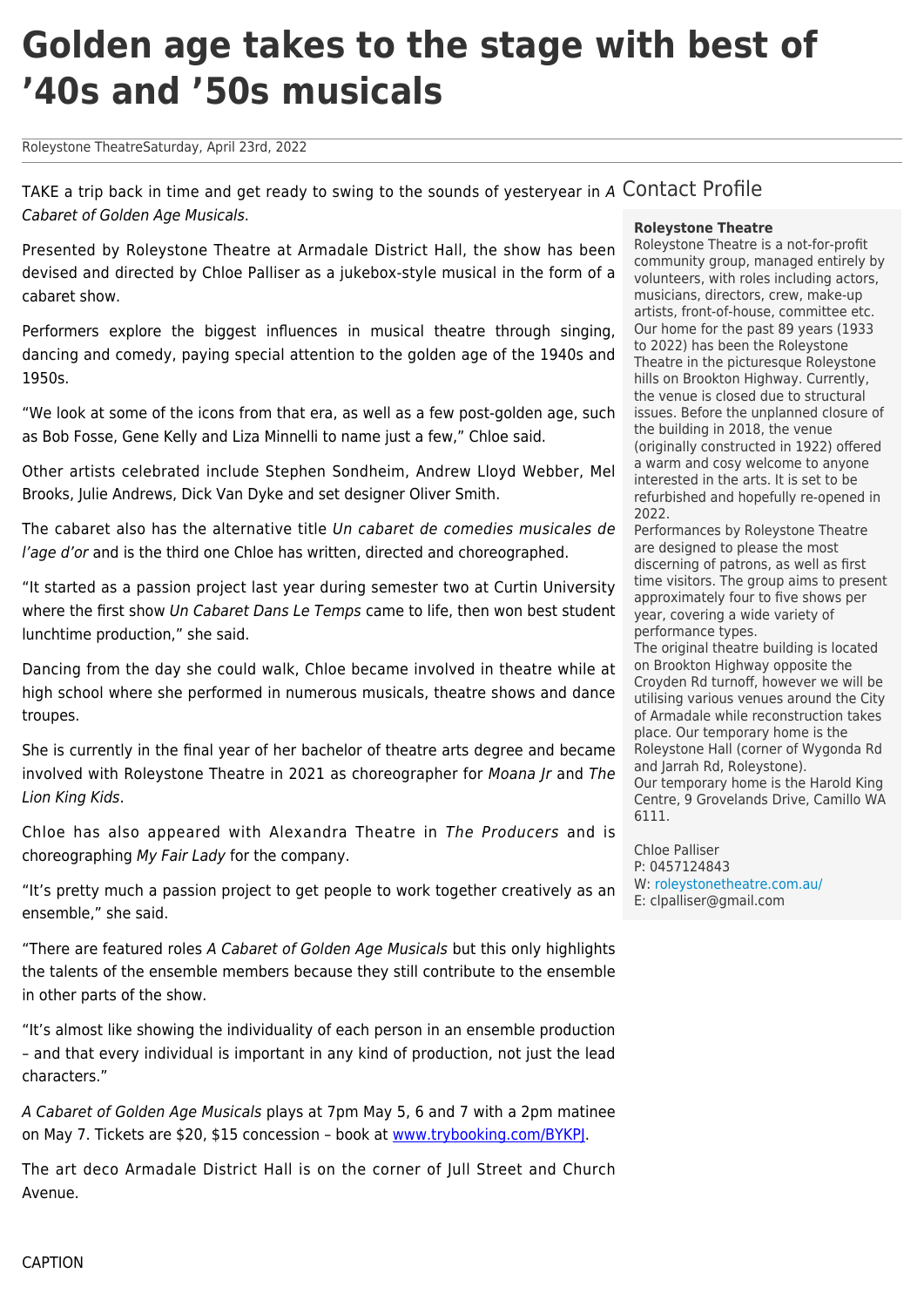Roleystone Theatre is paying tribute to musical greats such as Liza Minnelli, Gene Kelly, Bob Fosse and Stephen Sondheim in A Cabaret of Golden Age Musicals.

File Library

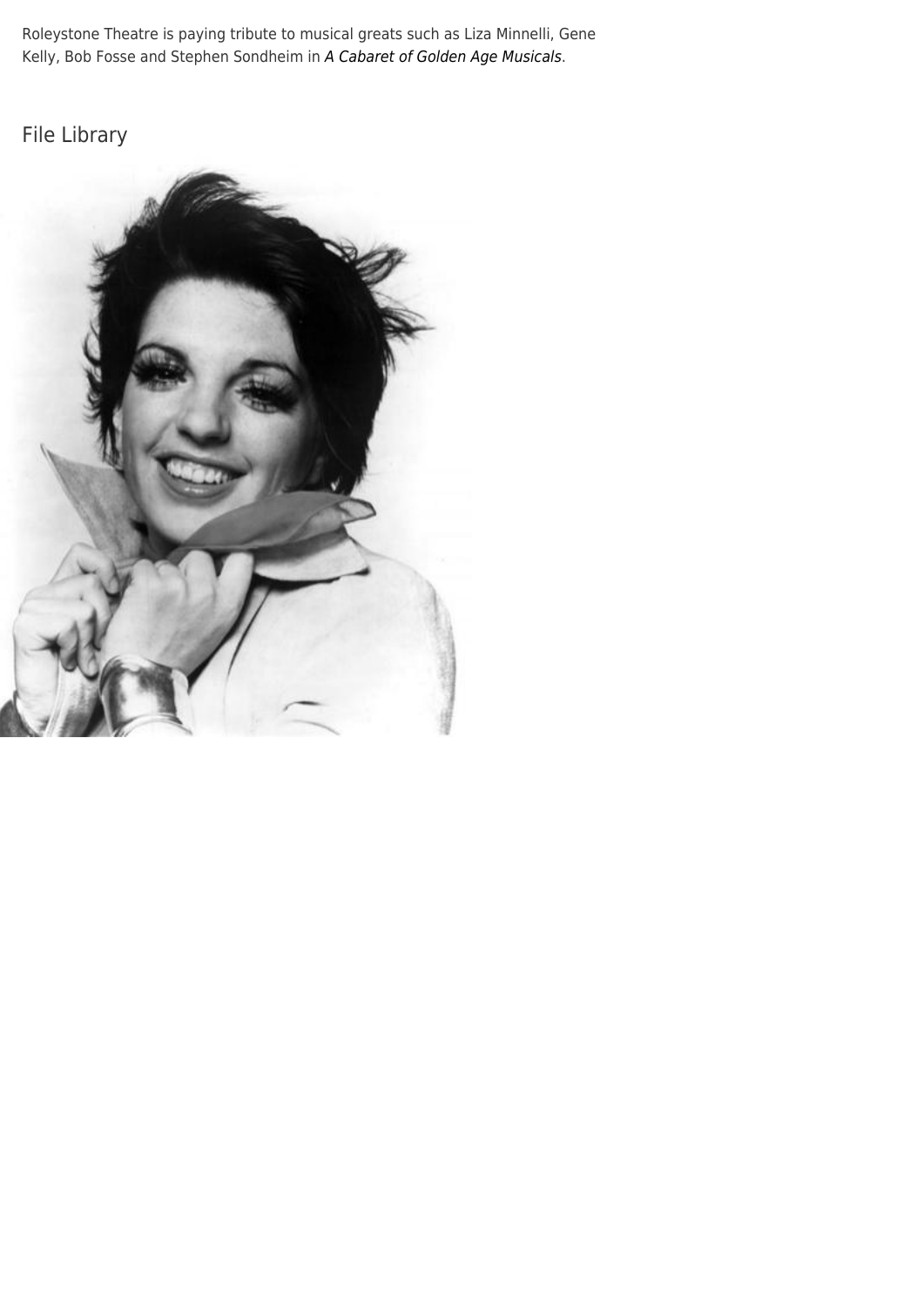